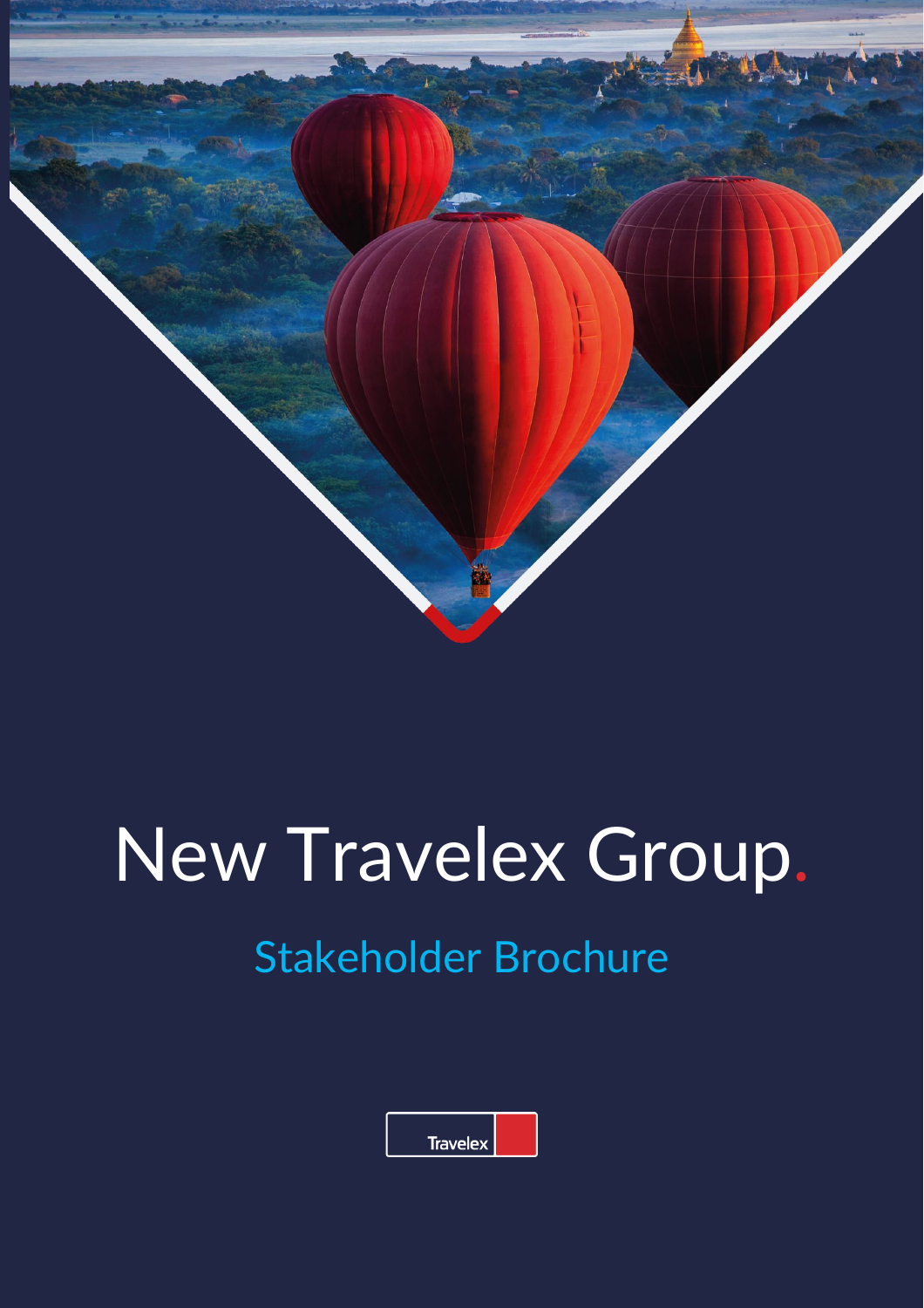## **Contents**

| <b>About Us</b>                         | 03   |
|-----------------------------------------|------|
| <b>Ownership Structure</b>              | ( )4 |
| <b>Our Shareholders</b>                 | 05   |
| <b>Our Board of Directors</b>           | 08   |
| Message from our CEO                    | 09   |
| <b>Our Executive Committee</b>          | 10   |
| Our Mission, Vision & Strategic Pillars | 13   |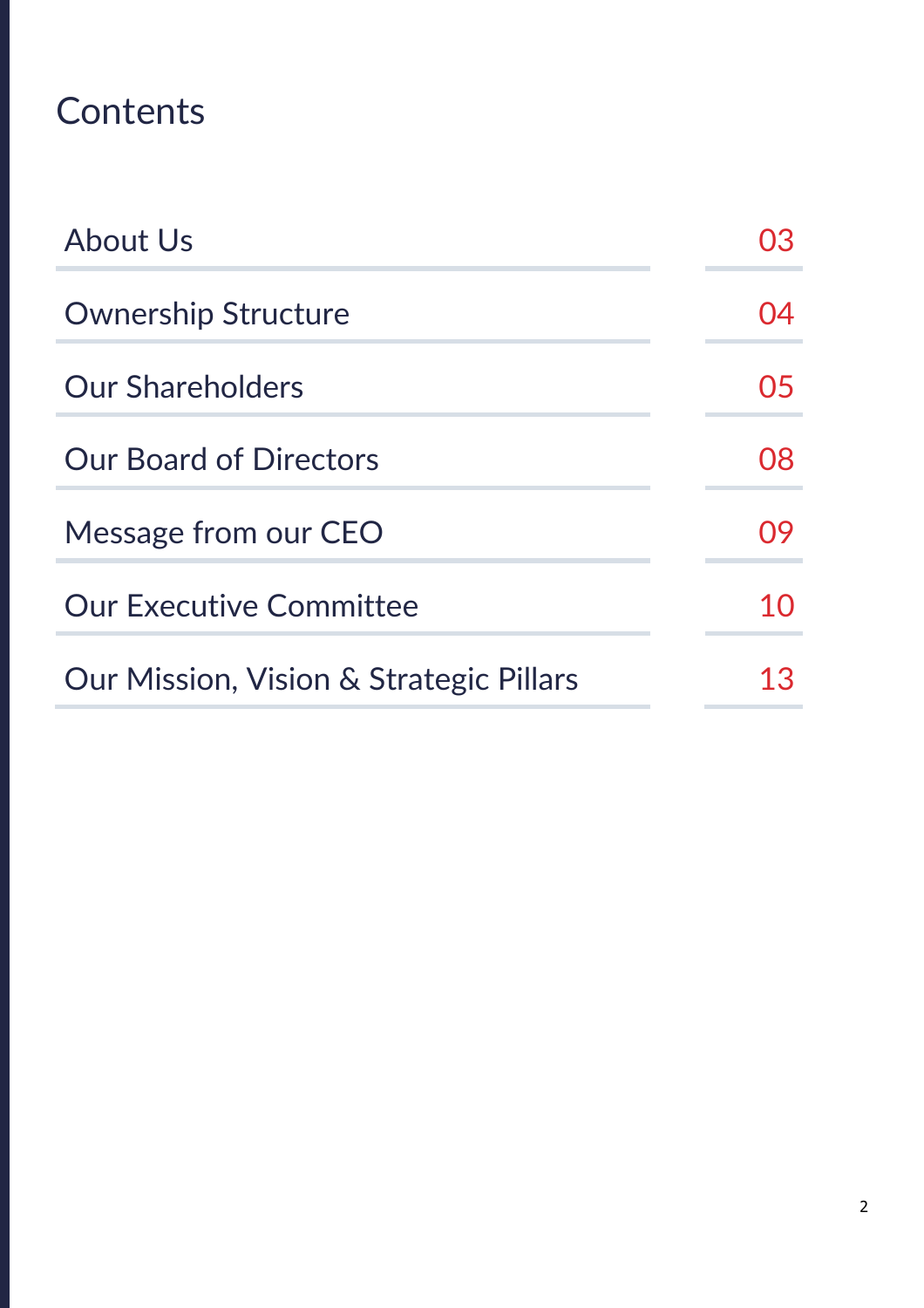## About Us

Founded in 1976, Travelex has grown to become one of the market leading specialist providers of foreign exchange products. Travelex operates across the entire value chain of the foreign exchange industry in over 20 countries. The group has developed a growing network of over 900 ATMs and more than 1,100 stores at both on-airport and off-airport locations around the world and has built a growing online and mobile foreign exchange platform. It also processes and delivers foreign currency orders for major banks, travel agencies and hotels. In addition, the group sources and distributes large quantities of foreign currency banknotes for customers on a wholesale basis including central banks and international financial institutions. The group also offers a range of remittance and international money transfer products around the world.

In 2020, the impact of the global health pandemic posed an unprecedented challenge to the travel sector. Businesses across the industry had to make difficult decisions to give them the best chance of survival until international travel returned.

In response to this and other headwinds, Travelex successfully completed a major restructure of the business in August 2020, to provide a new and robust capital and ownership structure. This laid the foundations for a post-COVID-19 world where the travel industry, and trade, starts to recover.

This document contains key information regarding the restructure of Travelex including:

- The new ownership structure
- Our shareholders and new board
- A message from our CEO
- Our Executive Committee
- Our mission, vision and strategic pillars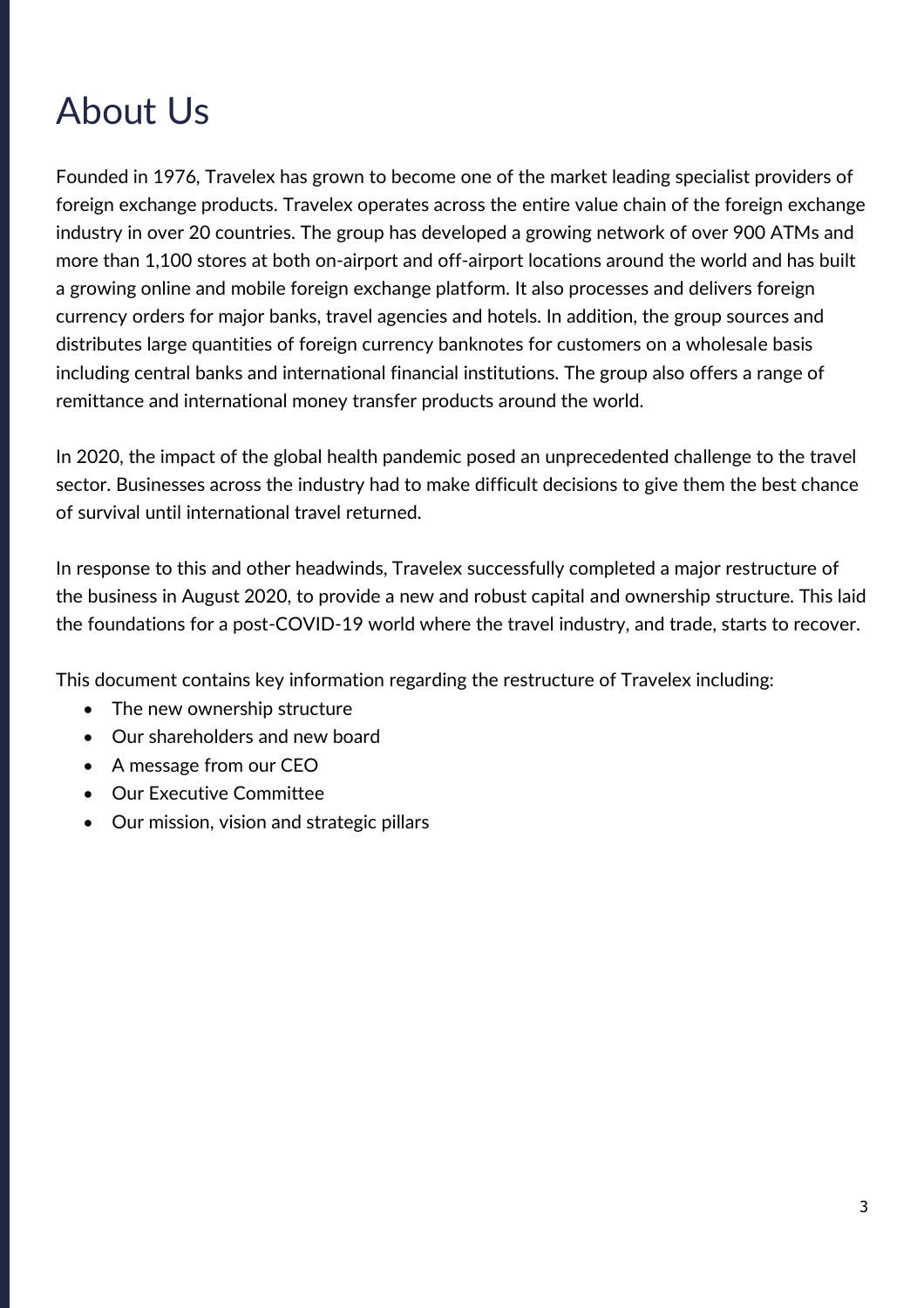## Ownership Structure

#### Acquisition overview and capital structure

On the 6 August 2020, those holders of Travelex's secured notes who participated in the provision of £84m of new money to the group ('New Money Noteholders'), acquired a restructured Travelex business ('New Travelex Group'). New Travelex Group comprises of the various trading entities that either have transferred, or are transferring, to the ownership of Travelex Topco Limited, via its wholly owned subsidiary, Travelex Acquisitionco Limited.

Once all the proposed change of control approvals have been obtained, the 'New Travelex' will be made up of businesses that will constitute over 80% of the 2019 revenues of the 'Old Travelex', but with a significantly lower cost base than before achieved through focused rationalisation and cost control. The New Money Noteholders have become the new shareholders of the New Travelex Group. The new shareholders are primarily made up of British and US based investment firms, including Barings LLC ('Barings'), Vector Capital Management, L.P. ('Vector'), Corre Partners Management, LLC (Corre) and Mariner Investment Group, LLC (Mariner), managed by the Mariner Glen Oaks team, as major shareholders.

These major shareholders Barings, Vector, Corre and Mariner hold in aggregate more than 95% of the issued share capital of Travelex Topco Limited. Barings is the majority shareholder, controlling more than 50% of Travelex Topco's equity through a number of funds and investment vehicles managed by investment management entities that are part of the Barings corporate group. Vector, Corre and Mariner are significant shareholders each owning more than 10% of Topco's equity, and holding in aggregate more than 45% of Travelex Topco's equity. Other minority shareholders (owning less than 5% of Travelex Topco's equity) include various other institutional investors.

Travelex has a total term loan and guarantee facility of £59.6m largely provided by global banks for a term of four years from August 2020; plus more than c. £222m of loan notes from shareholders for a term of five years from August 2020 with the majority of such shareholder debt paying noncash PIK interest. Travelex's total debt burden is significantly less than the previous €460m of debt which it had prior to the restructure. The company is leaner from a cost perspective and more agile from a capital perspective, has a refreshed and focused governance team and is strongly positioned for the future.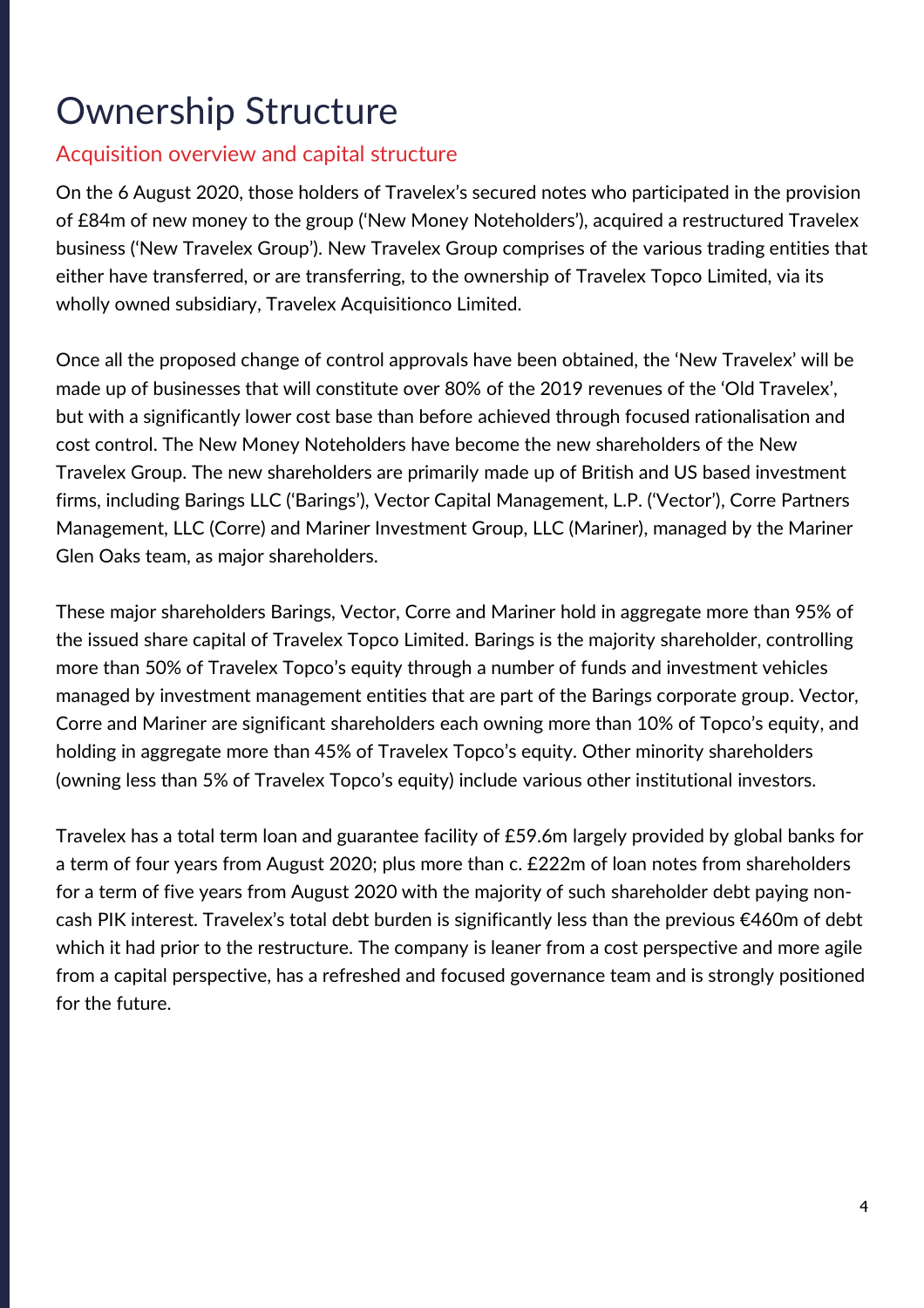## Our Shareholders

Travelex has a new capital structure that positions the group very well to capitalise on its broad market position, as the world and its markets continue their recovery from the impact of COVID-19.



## Message from Major Shareholders

## **"**

The acquisition of the Travelex group of companies ('Travelex Group') by Barings, Vector, Corre, Mariner and other institutional investors demonstrates the commitment to the Travelex group's future and confidence in the management team's ability to deliver long-term value. Travelex's global infrastructure and business model provide a distinctive competitive advantage and enable it to mobilise and coordinate opportunities in a post-COVID-19 market. We have full confidence that the new board and management will shape the business strategy to transform the competitive and market dynamics of the Travelex business.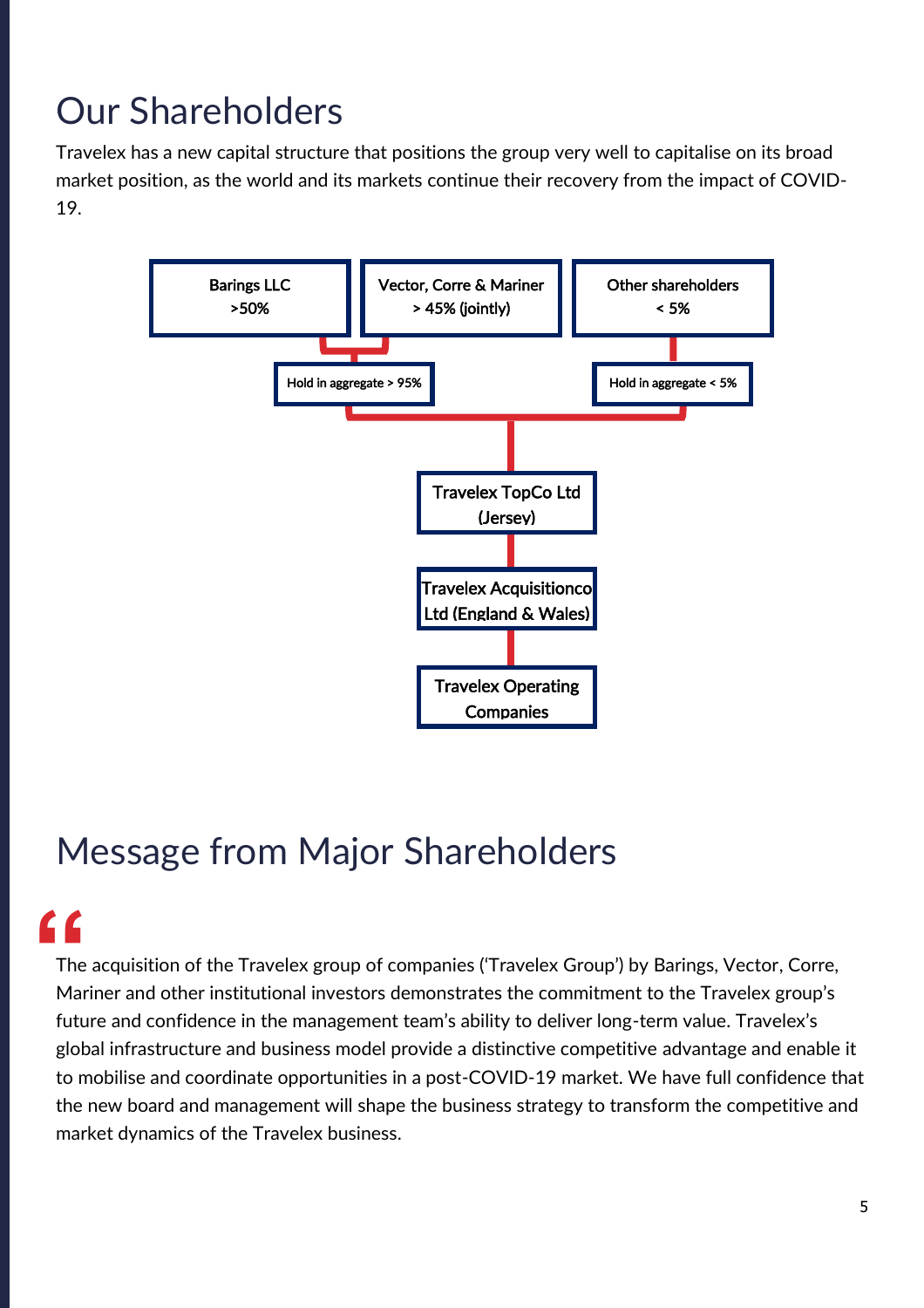#### BARINGS

- A \$354+ billion global financial services firm
- Dedicated to meeting the evolving investment and capital needs of their clients and customers
- Active asset management, direct origination and access to public and private capital markets
- A subsidiary of MassMutual with a strong global presence in North America, Europe and Asia Pacific.

### **CORRE**

- Over \$1 billion dedicated to turnaround investments in middle market companies
- Active engagement with management teams as turnaround processes unfold, including focus on enhancing operations following a balance sheet reorganisation
- Over a decade long track record with a capital base that allows Corre to remain a patient investor with a multi-year investment holding period.

#### **VECTOR**

- Leading global Private Equity and Credit investment firm
- Specialising in transformational investments in established technology businesses
- c. \$4 billion of capital under management
- Partners with management teams to devise and execute new financial and business strategies that improve the competitiveness of businesses and enhance value for all stakeholders.

### MARINER GLEN OAKS

- A dedicated investment team within Mariner, a leading US-based investment manager with approximately \$5.6 billion in assets under management
- The Mariner Glen Oaks team specialises in event driven credit and fixed income relative value strategies
- Partners with investors in a wide range of specialised and diversified mandates, enabled by a flexible, entrepreneurial approach, together with a unique depth and breadth of investing experience
- A history of working with management and other stakeholders to build value in recovering businesses.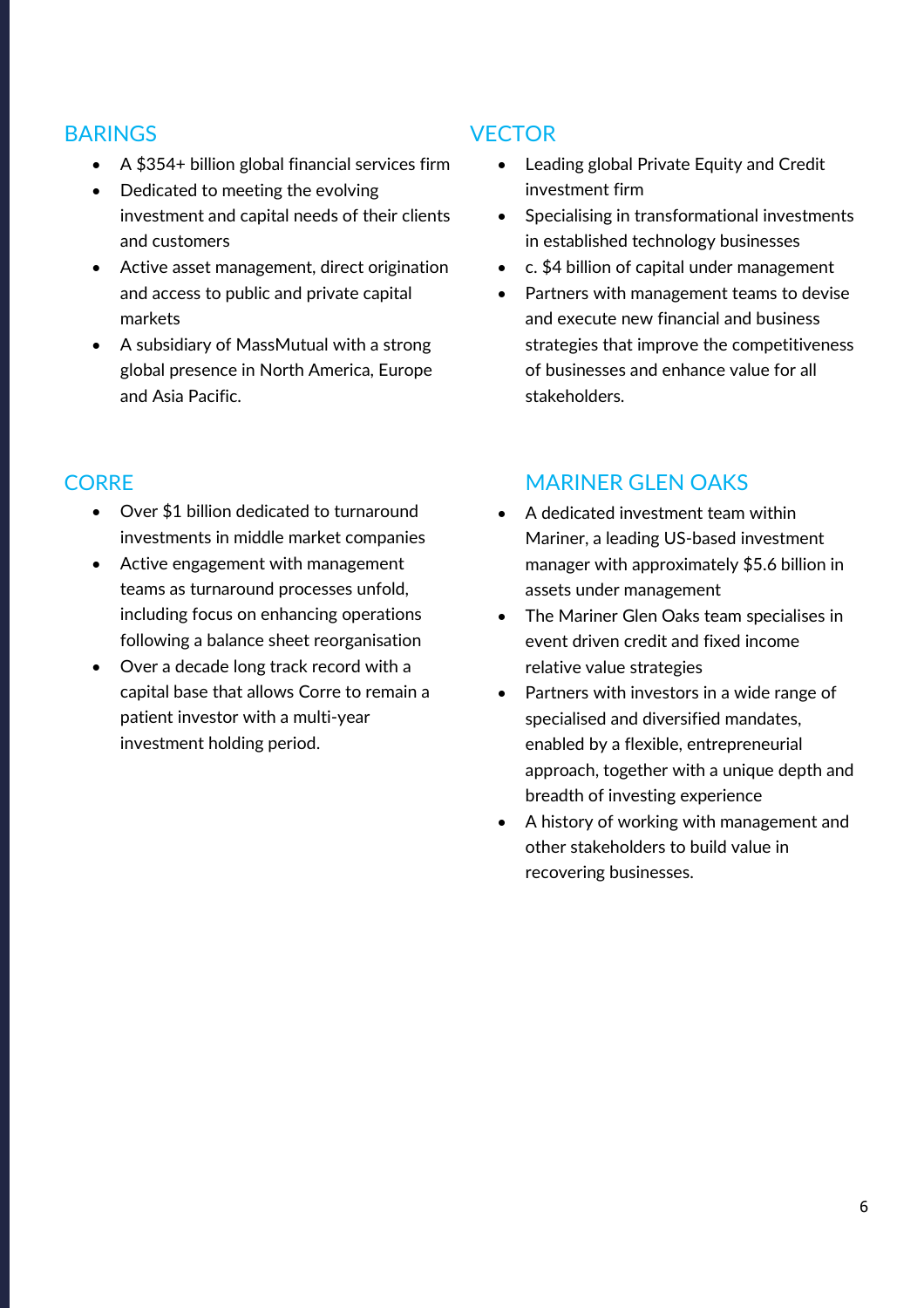## Message from our Chairman

Mike Rees

## **"**

Travelex has developed a well-earned reputation from financial services regulators and industry bodies around the world for setting high benchmarks in compliance, integrity, customer service and brand value. My commitment is to leverage the brand and commercial strength while maintaining the high values and principles that have underpinned the group's performance over the last 45 years. I aim to ensure that we continue to set these gold standards irrespective of where we operate in the world. I am excited by the opportunities for Travelex and believe the new board will employ its expertise and experience, independent perspective and judgement to guide the new Travelex Group through the next phase of the journey as we start to see green shoots of recovery in the travel industry and therefore the foreign exchange sector. We will maintain a sharp focus on performance, culture and risk and ensure the voices of all our stakeholders, in particular our customers, are heard in the boardroom.



### Mike Rees

#### **CHAIRMAN**

- Ex-Deputy CEO of Standard Chartered Bank
- Deputy Chair of ING supervisory board and senior independent member of Research England Council
- Over 30 years' within the banking sector
- Deep understanding of finance, risk and corporate governance
- Track record of building strong and sustainable businesses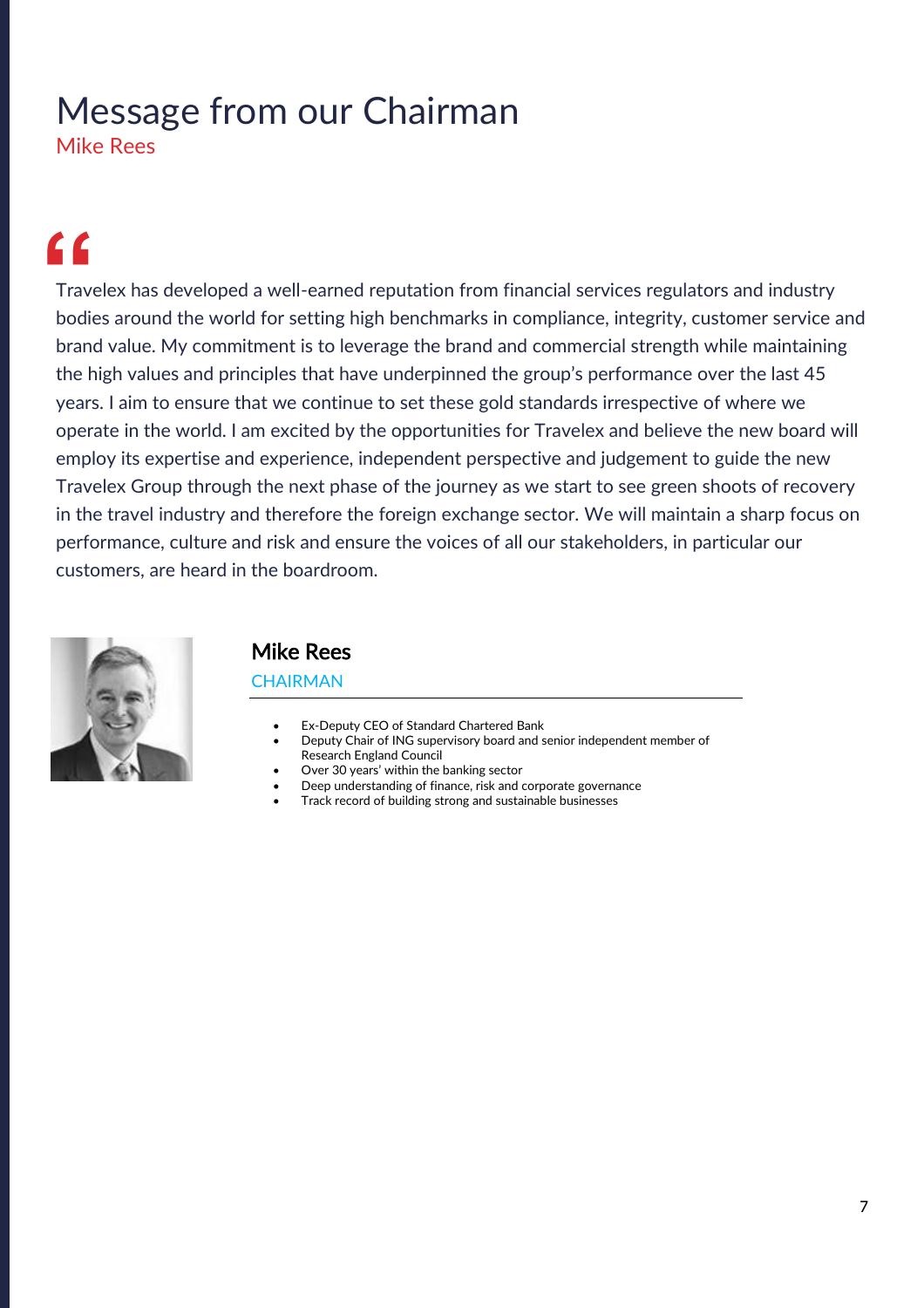## Our Board of Directors













#### James Westcott

#### NON-EXECUTIVE

- Partner at THM Partners LLP
- Chartered accountant with 20 years' experience
- Extensive experience of financial restructuring and operational turnaround

### Nick Ghoussaini

#### NON-EXECUTIVE

- More than 15 years' of experience working across industry groups in private equity and credit, including almost 10 years at Vector Capital
- The portfolio manager for Vector Capital's credit strategy

### Alexander Filshie

#### NON-EXECUTIVE - CHAIR AUDIT & RISK COMMITTEE

- Chief Financial Officer of Kensington Mortgages Limited
- More than 25 years' experience in global financial services
- Built and led international organisations
- History of executing re-financing and cost restructuring programmes

### David Hargrave

#### NON-EXECUTIVE

- Independent Director/ Advisor to Boards undergoing change
- Over 30 years' of top tier consulting experience
- Specialising in turnaround, debt, M&A and board advisory

### Donald Muir

#### EXECUTIVE − CEO

- 30 years' experience in the global manufacturing and services sectors
- Transformed businesses across Europe, the Americas, Asia and emerging markets • Extensive expertise in successfully implementing complex turnaround and rapid
- growth scenarios for businesses on a global scale and delivering substantially improved stakeholder value

### James Birch

#### EXECUTIVE – GENERAL COUNSEL

- Experienced General Counsel, Group Board Director and Executive Committee member
- Senior lawyer with over 30 years' experience
- Led on numerous M&A, financing and commercial transactions
- Deep experience of the foreign exchange and payments businesses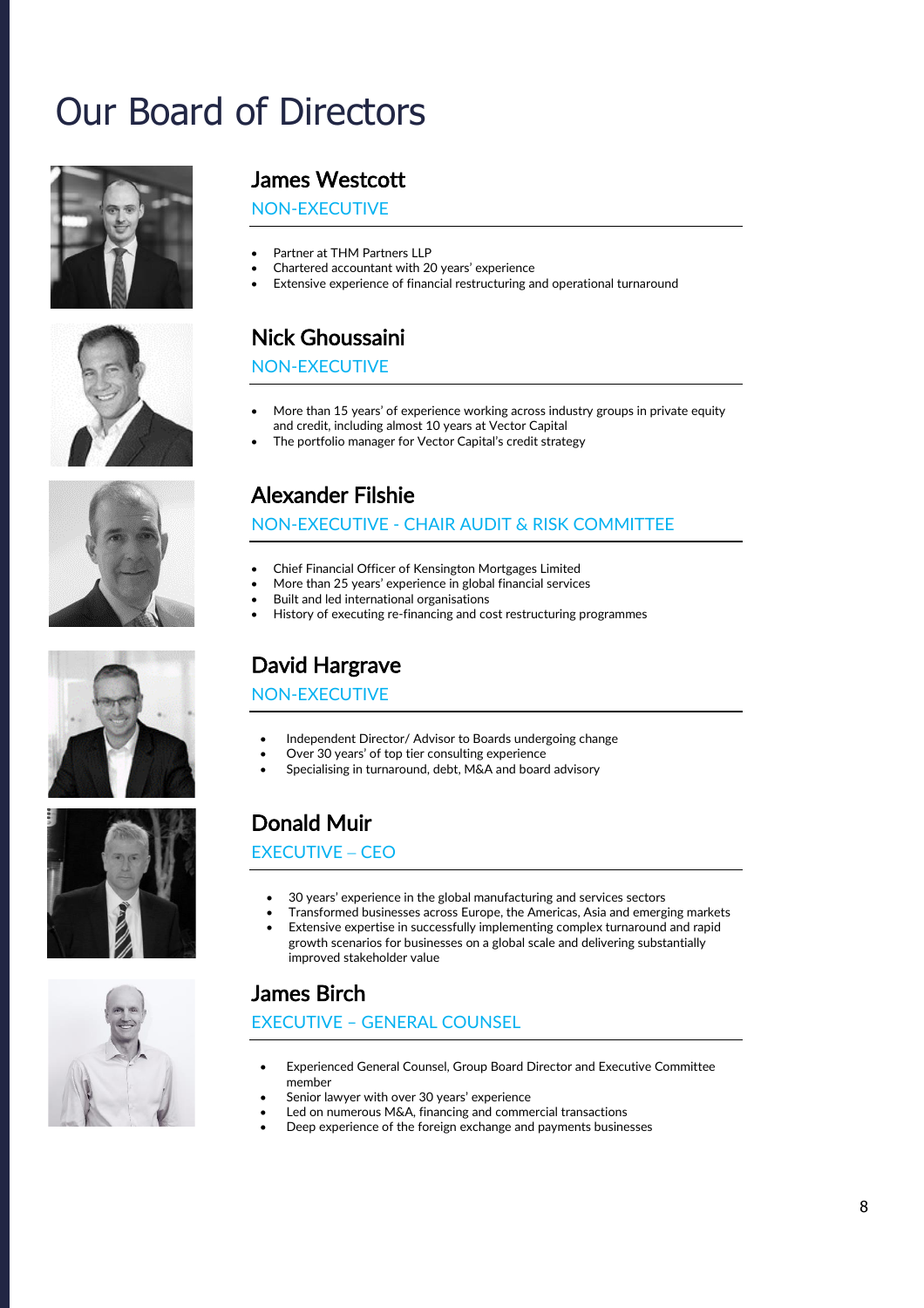## Message from our CEO Donald Muir

## **"**

We are proud to be one of the market leading specialist providers of foreign exchange products and Travelex is determined to build upon its history, brand and market leading position. I am excited by the opportunity for the Travelex brand under new 'institutional' shareholders, a highly experienced board and a dynamic and driven management team. We will continue to innovate our products and services, and to apply the benefits of our international scale to solve the foreign currency needs of our business and consumer customers. We will work with all our stakeholders, including our regulators, to achieve our ambitions across all our international markets. With the support of our new board and shareholders, we have the operational, strategic and financial strength not only to survive the impact of COVID-19 but to lift Travelex to new heights as the international markets open and foreign exchange volumes return.

The world is increasingly ready to live alongside coronavirus, with global vaccination numbers rising and restrictions on travel easing. Overall, the business is in a positive place and it is encouraging to see these strides forward.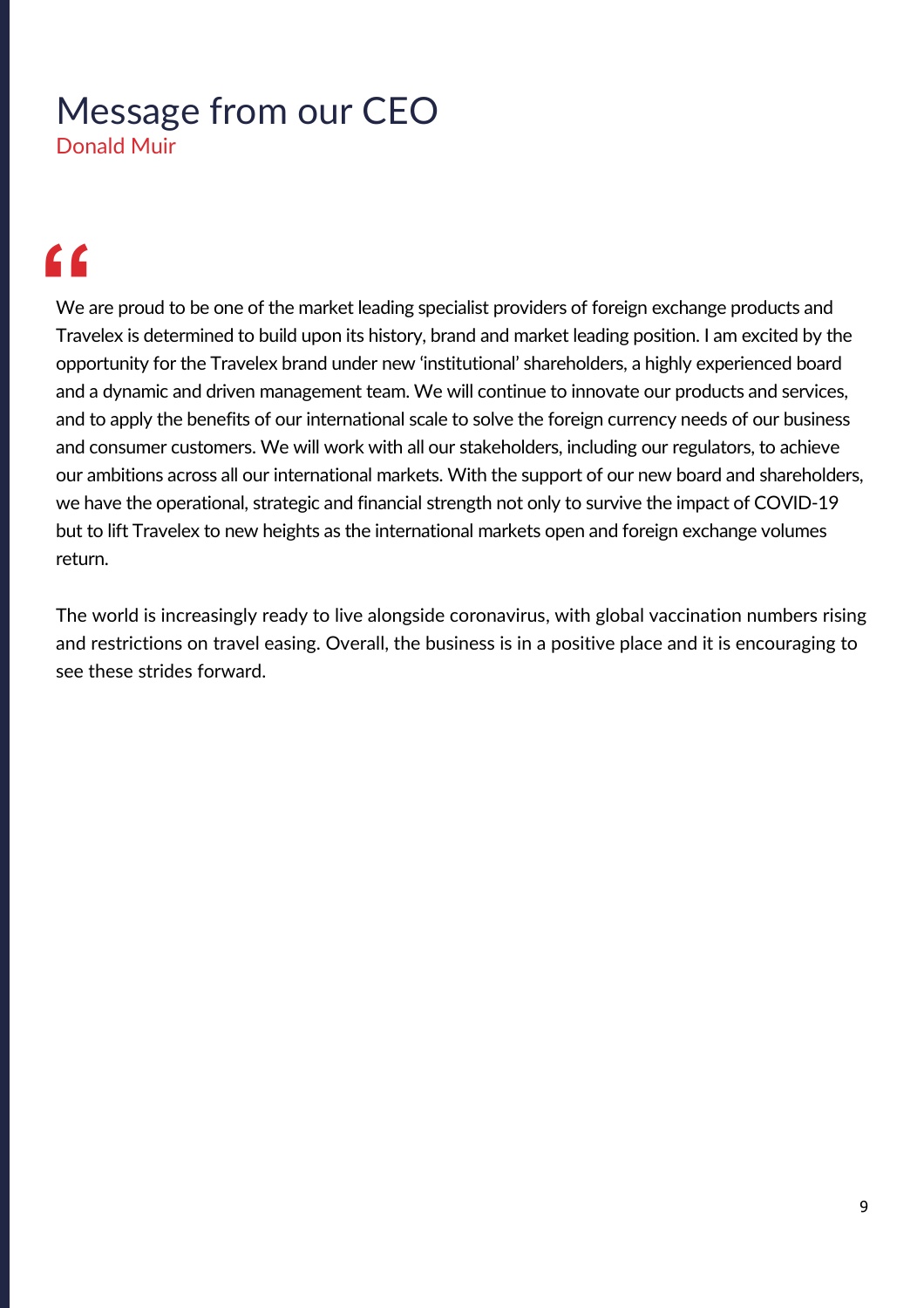## Our Executive Committee



#### Donald Muir

#### CEO

An experienced chief executive with an extensive track record in distressed situations. Donald specialises in implementing complex turnaround and rapid growth outcomes for businesses on a global scale and delivering substantially improved stakeholder value.

Having joined Travelex in May 2020 and become CEO in August of that year, Donald has overseen a comprehensive restructuring of the business following the takeover of the company.

Prior to joining Travelex, Donald spent over 30 years in the global manufacturing and services sectors including telecom, technology, banking, health and public sectors. He has lived and managed businesses in the UK, USA, Canada, France, The Netherlands and emerging markets. Previous roles include CFO BT Retail, Cable & Wireless (Global), Alcatel Alsthom (Canada) and CEO Telspec plc. Donald has also operated independently, implementing numerous restructuring programmes including at Northern Rock, NHS, Police, Royal Mail, RAF and Murray International.

Donald is a Chartered Accountant with the Institute of Chartered Accountants of Scotland and the Canadian Institute of Chartered Accountants.



### James Birch

#### GENERAL COUNSEL

A corporate and transactional lawyer with extensive knowledge, and years of experience working within, the foreign exchange and payments industries, James is responsible for all legal matters across Travelex's international business.

Having joined Travelex in 2002, James runs a team of over 20 lawyers and Company Secretarial professionals and has advised on numerous M&A, financing, JV and other commercial transactions.

Prior to joining Travelex, he served as General Counsel to Warner Bros. International for six years and held legal and commercial roles at Rio Tinto PLC. He qualified as a solicitor in England and Wales in 1990, and practiced law at Freshfields Bruckhaus Deringer LLP, an international law firm, for over four years. James holds an undergraduate degree in Economics from the University of Manchester.

#### Daryl Norman

#### GROUP CHIEF COMPLIANCE AND RISK OFFICER

Daryl is globally responsible for Travelex's Compliance and Risk function managing a range of areas including Anti Money Laundering, Fraud, Consumer Protection, Licensing, Data Protection, Operational Risk Management and Cyber Risk Governance.

Since joining Travelex in 2011, Daryl has focussed on developing the capability of the Compliance and Risk function to meet the changing requirements of its stakeholders and building the strong relationships Travelex has with its regulators across the world.

Daryl joined Travelex with a wealth of knowledge, gained from over 25 years of experience managing compliance, risk and internal audit functions for large financial services institutions including Willis, Barclays and Lloyds Banking Group, He holds a BSc in Economics from Leicester University and is a Chartered Accountant (Institute of Chartered Accountants in England and Wales) having qualified with KPMG. Daryl is an independent member of the Audit and Risk Committee for British Swimming which he joined in 2018.

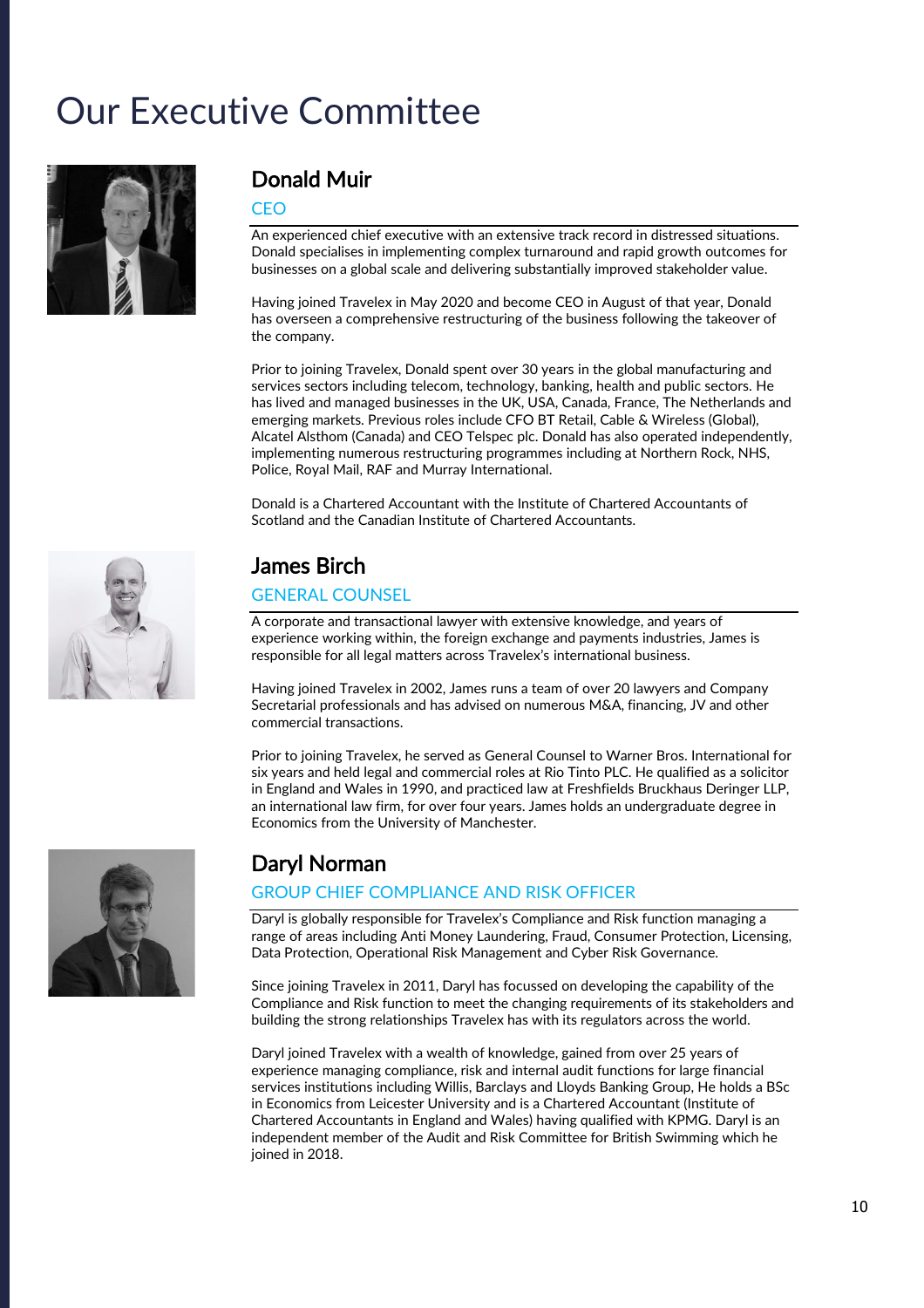

## Ana Christina Tena

#### TRAVELEX BRAZIL CEO (BANK AND BROKER)

Ana leads Travelex's Brazil business, which is the first exclusive bank for foreign exchange transactions regulated by the Banco Central do Brasil (Bacen).

Having joined Travelex in 2018 as the Chief Executive Officer of Travelex Brazil, Ana is responsible for leading the bank's operations ― including international remittances, import and export, crypto exchange, banknotes and many others.

Prior to joining Travelex, Ana held positions as board member, CFO and Sales Executive Vice President at Citibank, Redecard (MasterCard Acquirer), Credicard and Boa Vista (Equifax Credit Bureau). She has extensive financial services and in December 2021, Ana was included in the top 100 entrepreneurs who brough innovation to the financial market in Latin America by Bloomberg Línea.

Ana speaks fluent English and Portuguese and has graduated with qualifications in business and law and with executive specialisation from Stanford, Wharton, Columbia and INSEAD universities.

### Cameron Hume

#### GROUP CHIEF COMMERCIAL OFFICER AND MANAGING DIRECTOR (ASIA PACIFIC)

A senior executive with over 20 years of in-country experience across the APAC region, Cameron is responsible for the group's commercial performance, as well as businesses throughout the APAC markets in which Travelex operates.

Cameron joined Travelex in 2008 and has worked across a variety of senior roles and business units. He has been responsible for Travelex's entry into a number of new markets in Asia and in securing approvals from respective central banks to operate new foreign exchange business models in Mainland China, Thailand and Malaysia. Cameron is an Executive Director on Travelex's Boards across APAC and is often invited to advise Central Banks in the region on compliance and other regulatory reforms.

Prior to joining Travelex, Cameron held various roles with consulting and manufacturing companies, and ran retail operations throughout Asia. He resides in Shanghai and is fluent in Mandarin. He has a master's degree in finance and recently completed the Senior Executive Program for China at Harvard Business School.



### Dan Gilby

#### STRATEGY AND PRODUCTS DIRECTOR

As Strategy and Products Director, Dan is responsible for the future strategy of Travelex and its products. He leads an international team across the business overseeing the group's product suite and development, including the ATM business pricing and strategy.

Having joined Travelex in 2006, Dan's achievements include establishing Travelex's FX/DCC ATM business from scratch – a business that has deployed new ATM products, including more than 1500 ATMs, in over 15 counties.

After leaving school at 16, Dan started his career at the Woolwich Building Society as an apprentice. He subsequently went on to work for Barclays Bank and then Wincor Nixdorf (now Diebold Nixdorf) before joining Travelex.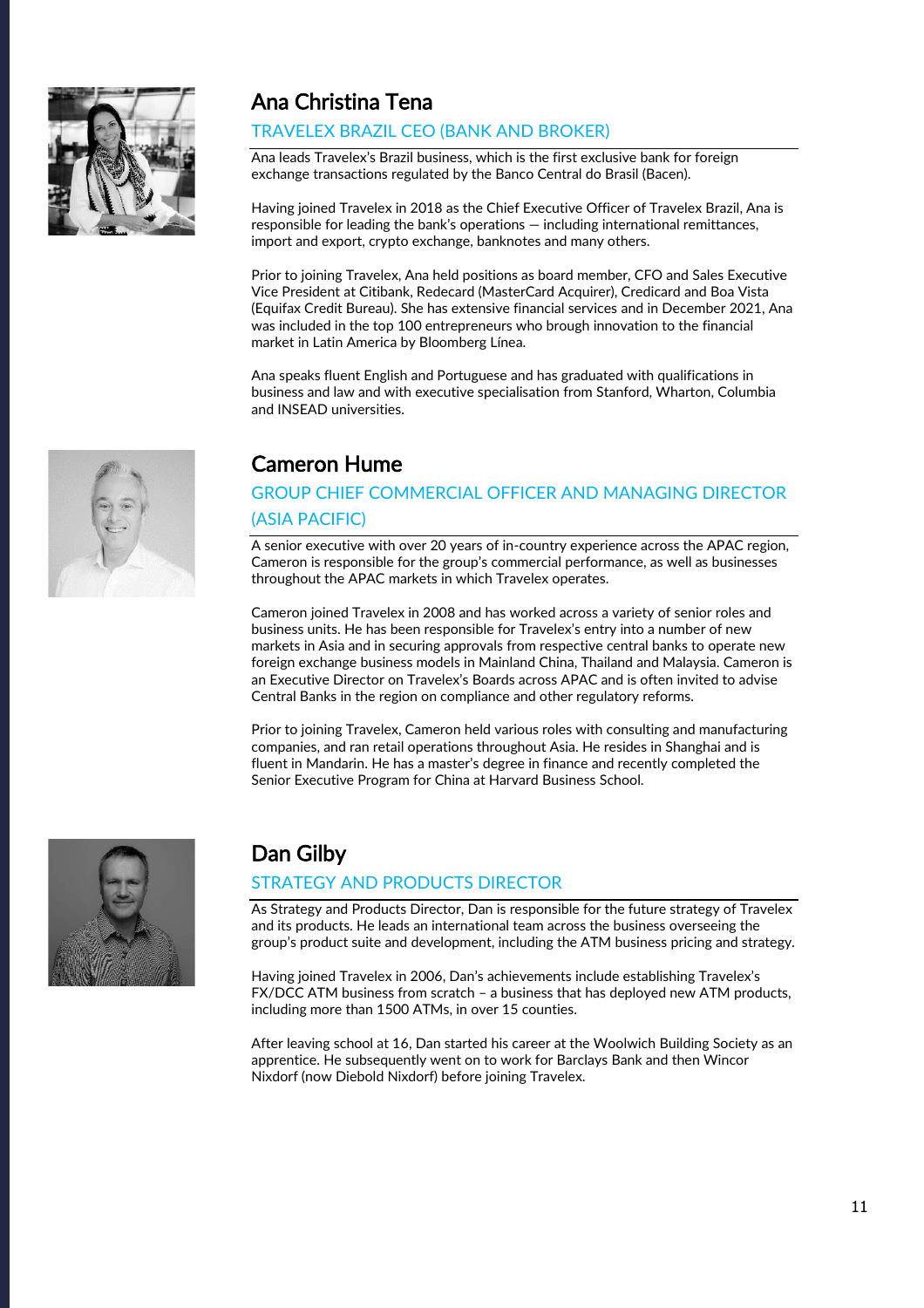

## Han van der Waal

GLOBAL IT DIRECTOR

A seasoned transformation and change lead, Hans is responsible for Travelex's IT function, including aligning IT strategy with the wider goals of the business.

Having initially joined Travelex in 2019 as an interim manager, before joining full time as an employee in 2020, Hans has successfully implemented many new measures in relation to change delivery system, performance and tech risk reduction. Under his leadership, Travelex embarked on an ambitious digital transformation journey to better service our colleagues, partners and customers with advanced tech enabled products, anywhere and anytime.

Prior to joining Travelex, Hans worked at Deutsche Bank as CIO for the company in the Netherlands, and then as Global Implementation Lead of AML Compliance. He is a graduate of the TIAS School for Business and Society with an MSc in Information Management.



### Mark Freedman

#### CHIEF FINANCIAL OFFICER

A finance professional with more than 30 years' experience in financial and professional services sectors. Mark is responsible for all financial matters across the Travelex Group.

Mark joined Travelex in 2022 from the London Stock Exchange Group, where he had been Group Financial Controller since 2014, leading multiple finance disciplines including external reporting, planning and analysis, business partnering, tax, major finance transformation initiatives and supporting M&A.

Previously he spent 20 years in finance with Deutsche Bank, where he held a number of senior roles, latterly as the UK CFO. Mark graduated from Leeds University with a degree in Mathematics and qualified as a Chartered Accountant with KPMG in London.